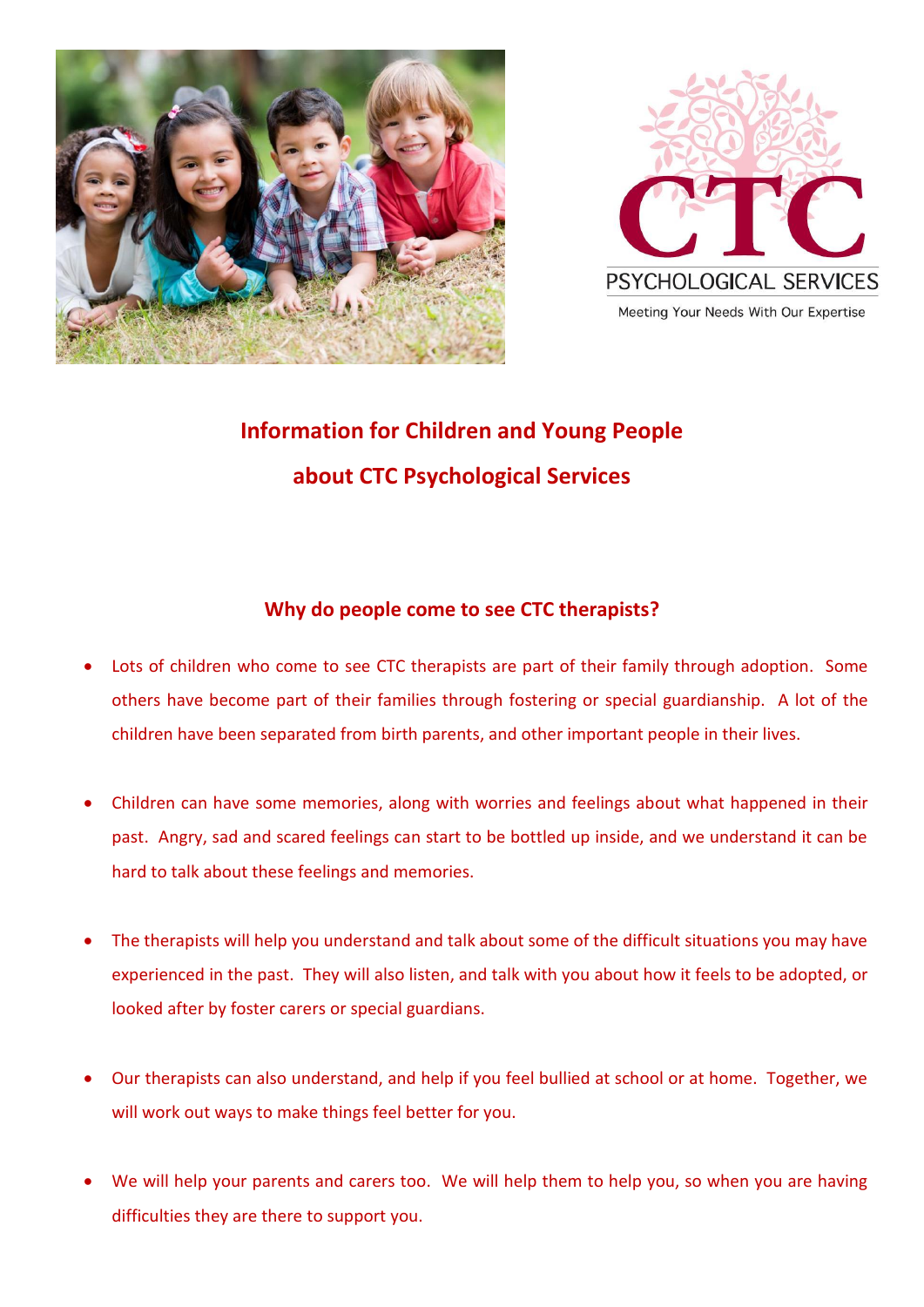- When you visit our therapists, we will talk, draw pictures, play with games and activities and find out about things happening in your life that you feel you need help with.
- We will listen, and talk with you about who from your family needs to come to see us again and how often.
- Each time you visit our therapists, it will be with your parent or a carer, or another helping adult. We can carry on painting, drawing, playing and talking about the things you feel you need help with.
- We will always do our best to answer questions you have for us.

## **The Children who come to see CTC therapists**

- Every child who comes to see a CTC therapist will be offered help. Some children are boys, some are girls. Some are black, or white or Asian, some are mixed race. Some are from this country, and some were born in other countries. Some of the children have disabilities.
- Children who come to see our therapists have parents. They could be a mum and a dad, two mums or two dads. Some have one parent. Some children live with their grandparents, aunties or uncles, or other relatives. Everyone is welcome at CTC.

#### **About Us**

- Our Therapists and Psychologists understand adoption, fostering and special guardianship.
- People may work with one and sometimes two Therapists or Psychologists. They could be men or women.
- We are here to listen, and to help you and your family feel better about things.